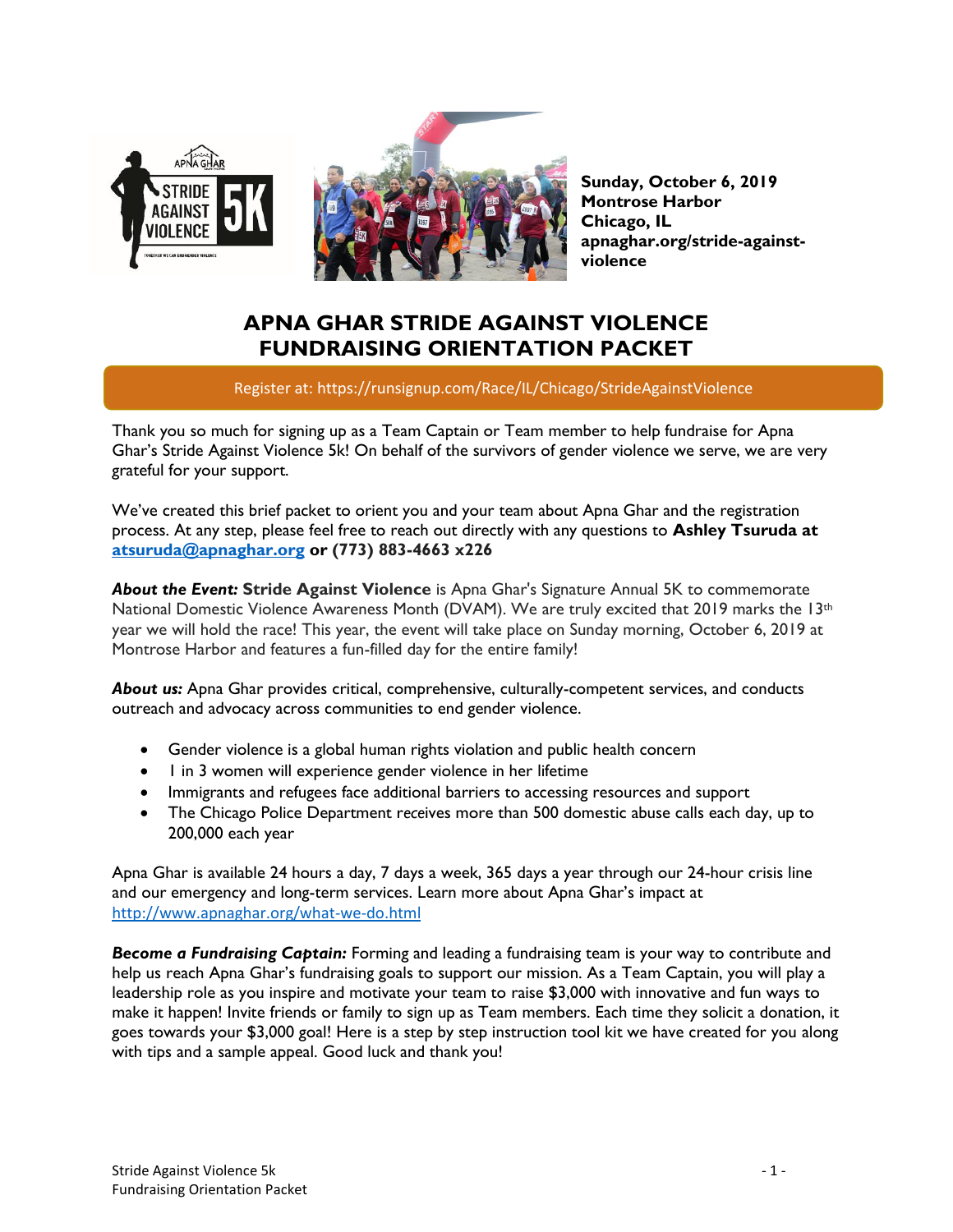## *Step 1: Register to participate in the event*

- Go to<https://runsignup.com/Race/IL/Chicago/StrideAgainstViolence> and Click Sign Up
- Follow the registration instructions

#### *Step 2: Set up your individual fundraiser*

- When you get to the donate page, click Become a Fundraiser
- Enter your name, select a goal, customize your page with a picture, message and URL

## *Step 3: Set up your team fundraiser*

- After you've entered your information for your fundraiser, scroll down to where it says Create a Team Fundraiser and select the greyed out No (it will change to Yes).
- Create a name for your Team, add your team goal of \$3,000, and add a personal message for your team page

#### *Step 4: Recruit others to join your team to meet a team goal of \$3,000*

- Divide the \$3,000 goal between Team Members
- Reach your goal faster by getting more team members to join
- Share and educate your team about Apna Ghar by sharing this orientation packet

# *Step 5: Reach out to your network to ask for donations to support your participation*

• Use social media to create a buzz around the event



#### *RAISE \$500 IN A WEEK!*

| <b>Sponsor yourself for \$25</b>               | \$25  |
|------------------------------------------------|-------|
| Ask three family members for \$25              | \$75  |
| Ask five friends to donate \$15 each           | \$75  |
| Ask five coworkers to sponsor you for<br>\$10  | \$50  |
| Email 15 people and ask for a \$10<br>donation | \$150 |
| Ask your company for a \$75 contribution       | \$75  |
| Ask two businesses you frequent for \$25       | \$50  |
| <b>Total</b>                                   | \$500 |

# *Fundraising Tips*

- Sponsor yourself! Make the first donation to your page.
- Personalize your page and share why you are inspired by Apna Ghar
- Send emails, text and Whatsapp messages with the link to your page
- Use social media platforms to make the ask and raise awareness in innovative ways
- Add a tagline to your email signature
- See if your company or your friends' companies have matching gift programs
- Ask your company, community, neighborhood online news portals to carry an article about your participation
- Create fundraising incentives for your team members to encourage them to raise more money
- If you collect checks, mail us the check with a memo and we will add it towards your online goal